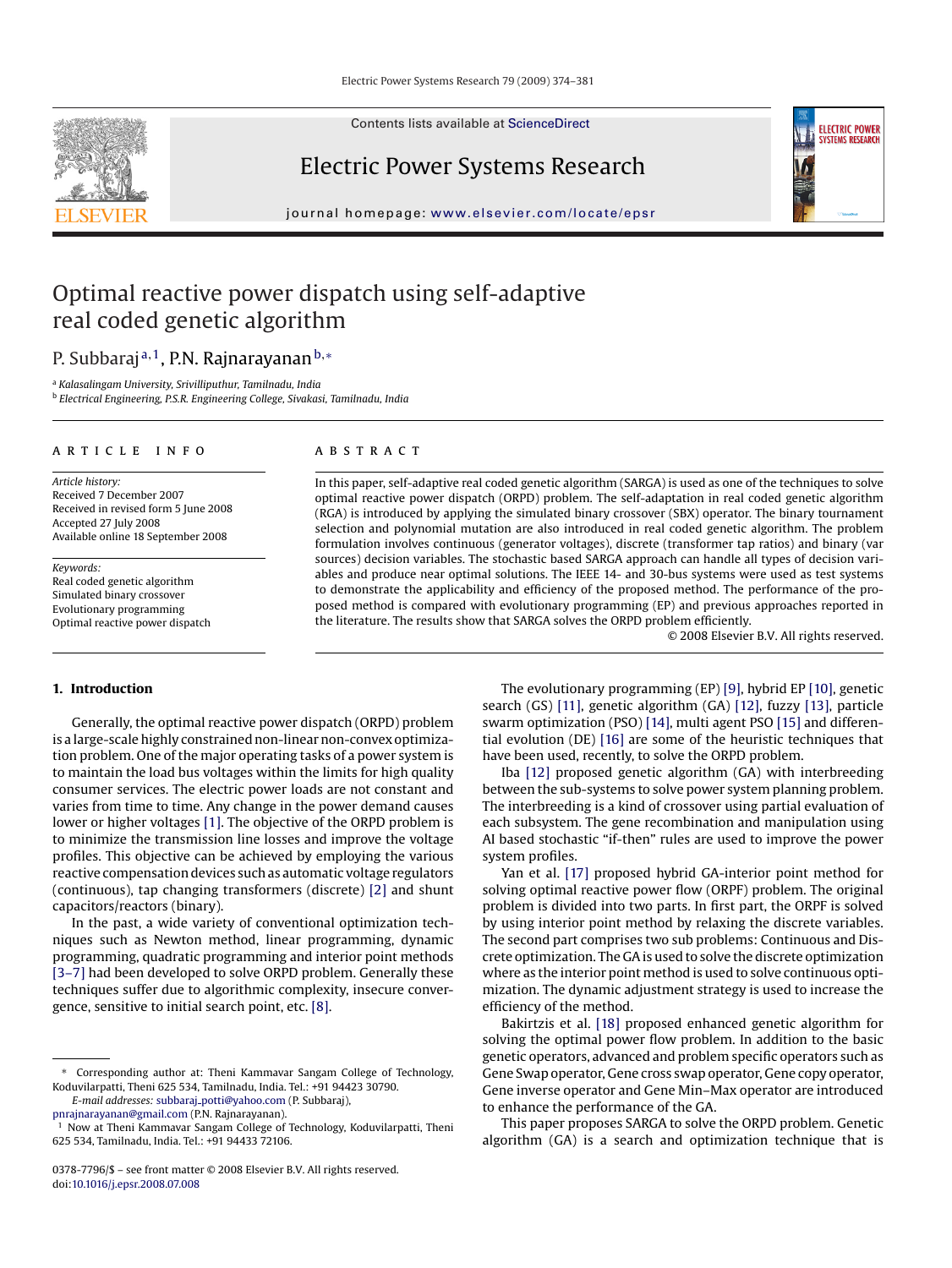motivated by Darwinian principles of natural evolution. For real valued optimization problems, floating point representations outperform binary representations because they are more consistent, more precise and lead to faster convergence [\[19\]. H](#page--1-0)ence, in this paper, real coded GA with self-adaptation is used to solve ORPD problem. Self-adaptation is a phenomenon which makes evolutionary search algorithms flexible and closer to natural evolution. The self-adaptive behavior is introduced in RGA (SARGA) by employing simulated binary crossover (SBX) operator. In the optimization problem the function landscapes and optimal solutions change with time. The search procedure needs to be flexible enough to adapt to a new function landscape as quick as possible. The diversity in the search method is maintained by implementing self-adaptation through a SBX operator [\[20\].](#page--1-0)

This paper is organized as follows: the problem formulation is given in Section 2. Self-adaptive real coded genetic algorithm (SARGA) is briefed in Section 3. The evolutionary programming (EP) is briefed in Section [4. T](#page--1-0)he test systems, numerical results are presented in Section [5.](#page--1-0) The discussion is given in Section [6](#page--1-0) and the conclusion is drawn in Section [7.](#page--1-0)

### **2. Problem formulation**

The purpose of the ORPD is to minimize the real power losses of the power system. The general ORPD problem under normal operating condition can be formulated as follows:

$$
\min P_{\mathcal{L}} = \sum_{k=1}^{\mathsf{nl}} \text{Loss}_k,\tag{1}
$$

where  $P_L$  is the network real power loss and nl is the number of lines.

The power loss is a non-linear function of bus voltages. The bus voltages are represented by implicit functions of control variables. The minimization problem is subject to operating constraints. The operating constraints are limits on control variables and power flow.

The constraints are described as follows:

#### • Equality constraints:

$$
0 = P_i - V_i \sum_{j \in N_i} V_j (G_{ij} \cos \theta_{ij} + B_{ij} \sin \theta_{ij}), \quad i \in N_{B-1},
$$
  
\n
$$
0 = Q_i - V_i \sum_{j \in N_i} V_j (G_{ij} \sin \theta_{ij} - B_{ij} \cos \theta_{ij}), \quad i \in N_{PQ},
$$
\n(2)

where  $V_i$  is the voltage magnitude at *i*th bus,  $G_{ij}$  and  $B_{ij}$  are the mutual conductance and susceptance between bus *i* and *j*, respectively  $\theta_{ij}$  is the voltage angle difference between bus *i* and *j*,  $N_{B-1}$ is the total number of buses excluding slack bus, *N*<sub>PO</sub> is the set of PQ buses and *Ni* is the number of buses.

• Inequality constraints:

In the control variables, the generator bus voltages (AVR operating values) are taken as continuous variable; the transformer tap settings are taken as discrete variable and shunt susceptance values are taken as binary variable. The load bus voltages and reactive power generation  $Q<sub>g</sub>$  are taken as state variables.

• Continuous control variable:

$$
V_{G_i}^{\min} \le V_{G_i} \le V_{G_i}^{\max}; \quad i\varepsilon N_G. \tag{3}
$$

• Discrete control variable:

$$
T_k^{\min} \le T_k \le T_k^{\max}; \quad k\epsilon N_T. \tag{4}
$$

• Binary control variable:

$$
B_{\text{sh}_i}^{\text{min}} \le B_{\text{sh}_i} \le B_{\text{sh}_i}^{\text{max}}; \quad i\varepsilon N_{\text{sh}}.
$$

• State variables:

$$
V_{\text{PQ}_i}^{\text{min}} \le V_{\text{PQ}_i} \le V_{\text{PQ}_i}^{\text{max}}; \quad i\varepsilon N_{\text{PQ}},\tag{6}
$$

$$
Q_{G_i}^{\min} \le Q_{G_i} \le Q_{G_i}^{\max}; \quad i\epsilon N_G. \tag{7}
$$

State variables are restricted by adding them as a quadratic penalty terms to the objective function. Therefore, Eq. (1) is changed to the following form:

$$
\min \, F = P_L + \sum_{i \in N_V \text{lim}} \lambda_{V_i} (V_i - V_i^{\text{lim}})^2 + \sum_{i \in N_Q \text{lim}} \lambda_{Q_{G_i}} (Q_{G_i} - Q_{G_i}^{\text{lim}})^2, \quad (8)
$$

where  $\lambda_{V_i}$  and  $\lambda_{Q_{G_i}}$  is the penalty terms.  $V_i^{\text{lim}}$  and  $Q_{G_i}^{\text{lim}}$  in Eq. (8) are defined as follows:

$$
V_i^{\text{lim}} = \begin{cases} V_i^{\text{min}} & \text{if } V_i < V_i^{\text{min}}, \\ V_i^{\text{max}} & \text{if } V_i > V_i^{\text{max}}, \\ V_i^{\text{min}} & \text{if } Q_{G_i} < Q_{G_i}^{\text{min}}, \\ Q_{G_i}^{\text{max}} & \text{if } Q_{G_i} > Q_{G_i}^{\text{max}}. \end{cases} \tag{9}
$$

The objective function of the target power system is calculated using load flow calculation with the above-mentioned equality and inequality constraints.

## **3. Self-adaptive real coded genetic algorithm**

#### *3.1. Overview*

GA is a search algorithm based on the mechanics of natural genetics and natural selection. GA is computationally simple and provides robust search in complex problem space [\[21\]. S](#page--1-0)ince, the real coded genetic algorithm is most suitable for real valued optimization problems [\[19\],](#page--1-0) this paper deals with the performance improvement of real coded GA with self-adaptation.

The self-adaptive (SA) feature of evolutionary algorithms (EA) is commonly regarded as a specialty of evolution strategies (ES) and evolutionary programming (EP). Recently, this SA feature is incorporated in the RGA using special crossover operator like simulated binary crossover (SBX) [\[20\]](#page--1-0) and blend crossover (BLX) [\[22\]](#page--1-0) that creates offspring statistically located in proportion to the difference of the parents in the search space [\[23\].](#page--1-0) This paper employs the SBX operator which uses the bimodal probability distribution.

### *3.2. SARGA*

- (1) *Initialization*: A set of initial populations are created randomly within the minimum and maximum limits of the control variables and it is chosen as a parent population. For discrete control variables, the generated populations are rounded off to the nearest integer value.
- (2) *Function evaluation*: The function evaluation (using Eq. (8)) is used to determine the fitness of the each population. In this paper the static penalty factor approach is used. A small value of penalty factor produces near optimal solutions. A large value of penalty factor, though produces more feasible solutions, the solutions are far away from the optimum values and lead to premature convergence. The inclusion of penalty term distorts the objective function. The Evolutionary Algorithms such as genetic algorithm (GA) can handle this distortion efficiently due to their